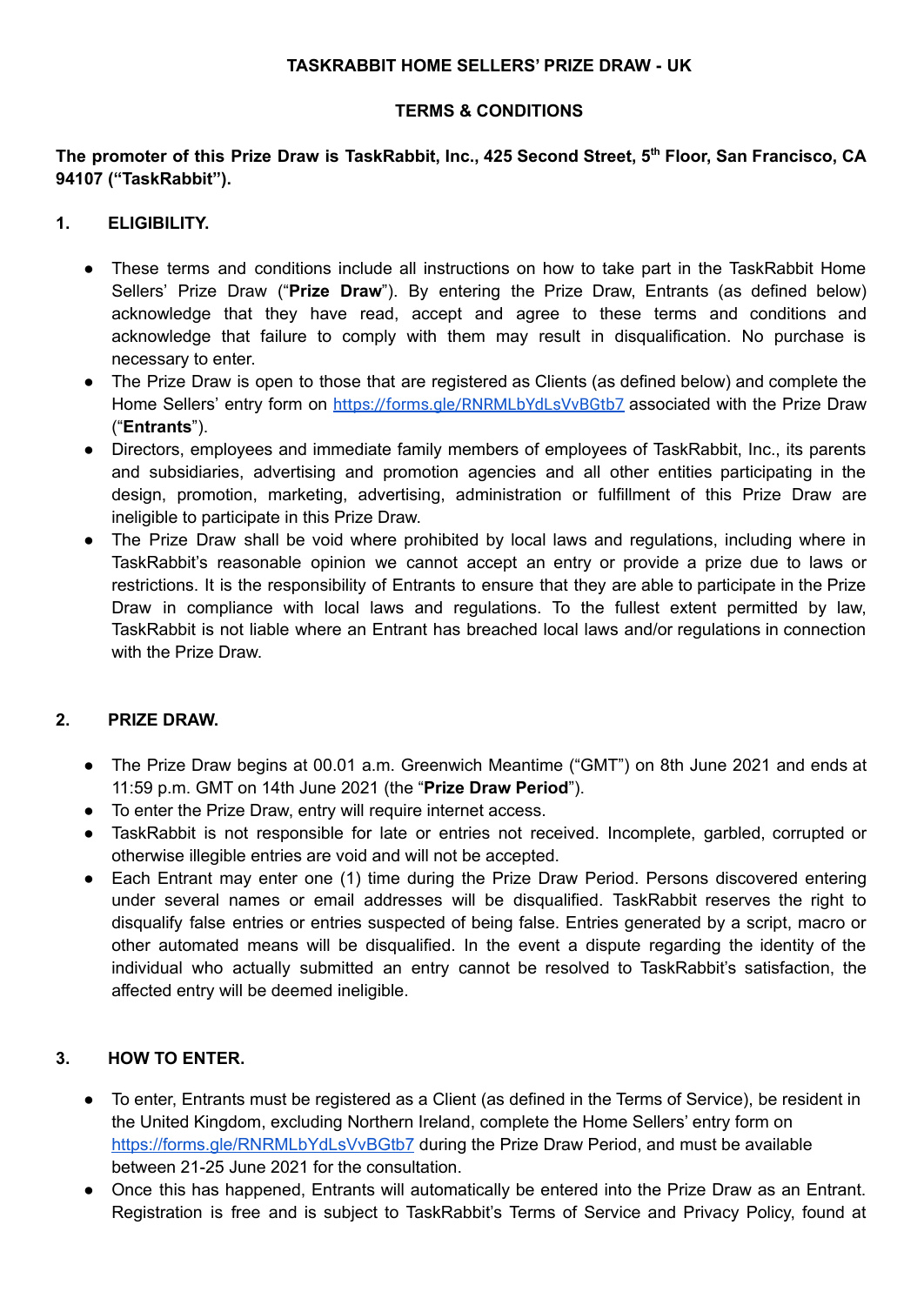<https://www.taskrabbit.com/terms> and <https://www.taskrabbit.com/privacy> respectively (together, the "**Terms of Service**").

- All contact information provided must be valid, current and complete.
- All entries must be received by 11:59 p.m. GMT on 14th June 2021 according to TaskRabbit's server clock.
- All entries submitted become the sole property of TaskRabbit and will not be acknowledged or returned.
- By submitting an entry and any accompanying material, the Entrant agrees to (a) assign to TaskRabbit all intellectual property rights with full title guarantee; and (b) waive all moral rights, in and to the entry and otherwise arising in connection with the entry to which the Entrant may now or at any time in the future be entitled under the Copyright, Designs and Patents Act 1988 as amended from time to time and under all similar legislation from time to time in force anywhere in the world.

# **5. SELECTION AND NOTIFICATION OF SELECTED ENTRANT.**

- One winner will be selected at random from valid entries submitted during the Prize Draw Period.
- A drawing will be held on 16th June 2021 (the "**Drawing Date**") to determine one potential winner (the "**Selected Entrant**"). The Selected Entrant will be notified by telephone or email at TaskRabbit's discretion before 21st June 2021 ("**Notification**"). The result of the Prize Draw is final and no correspondence will be entered into.
- The Selected Entrant will be required to respond (as directed) within twenty-four hours after attempted Notification. Selected Entrant's failure to respond timely to the Notification may result in forfeiture of a prize, and in such case, TaskRabbit may randomly select an alternate Selected Entrant from among the remaining eligible entries, up to three times. The Selected Entrant is responsible for valid contact details. TaskRabbit will not be liable for any failure, delay or inability to contact the Selected Entrant.
- The Selected Entrant may be sent a declaration of eligibility / liability / publicity release ("**Release**"). Except where prohibited by law, the Release will state that Selected Entrant agrees to allow TaskRabbit to use (without additional compensation) his or her name, address, photograph, testimonial, likeness and/or biographical information for purposes of advertising and promotion (including, without limitation, posting on TaskRabbit's website(s) and affiliated website(s)). Selected Entrants may also be required to provide birth date, current address, and phone number. Unless restricted by law, the Selected Entrant will be required to complete and return the Release within the time period specified therein. A prize may be forfeited, and in such case, an alternate Selected Entrant may be randomly selected from among the remaining eligible entries if the Selected Entrant (up to three times): (i) cannot be reached; (ii) does not respond to the Notification in a timely manner as required pursuant to these terms and conditions; or (iii) cannot accept or receive a prize for any reason.

### **6. PRIZES.**

- If eligible under these Rules, the Selected Entrant will be awarded the following award (the "**Prize**"): There will be a maximum of six Prize awards. The Prize will consist of a twenty minute video consultation with interior designer, Kate Watson-Smyth.
- Eligibility, age, and any and all other claims shall be subject to verification prior to the actual awarding of a Prize. All details regarding redemption of a Prize are at TaskRabbit's sole discretion and will be provided at the time of Selected Entrant's Notification.
- The Selected Entrant is solely responsible for any other unspecified expenses related to their entry into the Prize Draw and the Prize, including without limitation any and all local taxes on the Prize.
- No substitution, transfer, or cash redemption of the Prize, or cash for any portion of Prize not used, shall be given, provided however that TaskRabbit reserves the right to substitute a Prize with